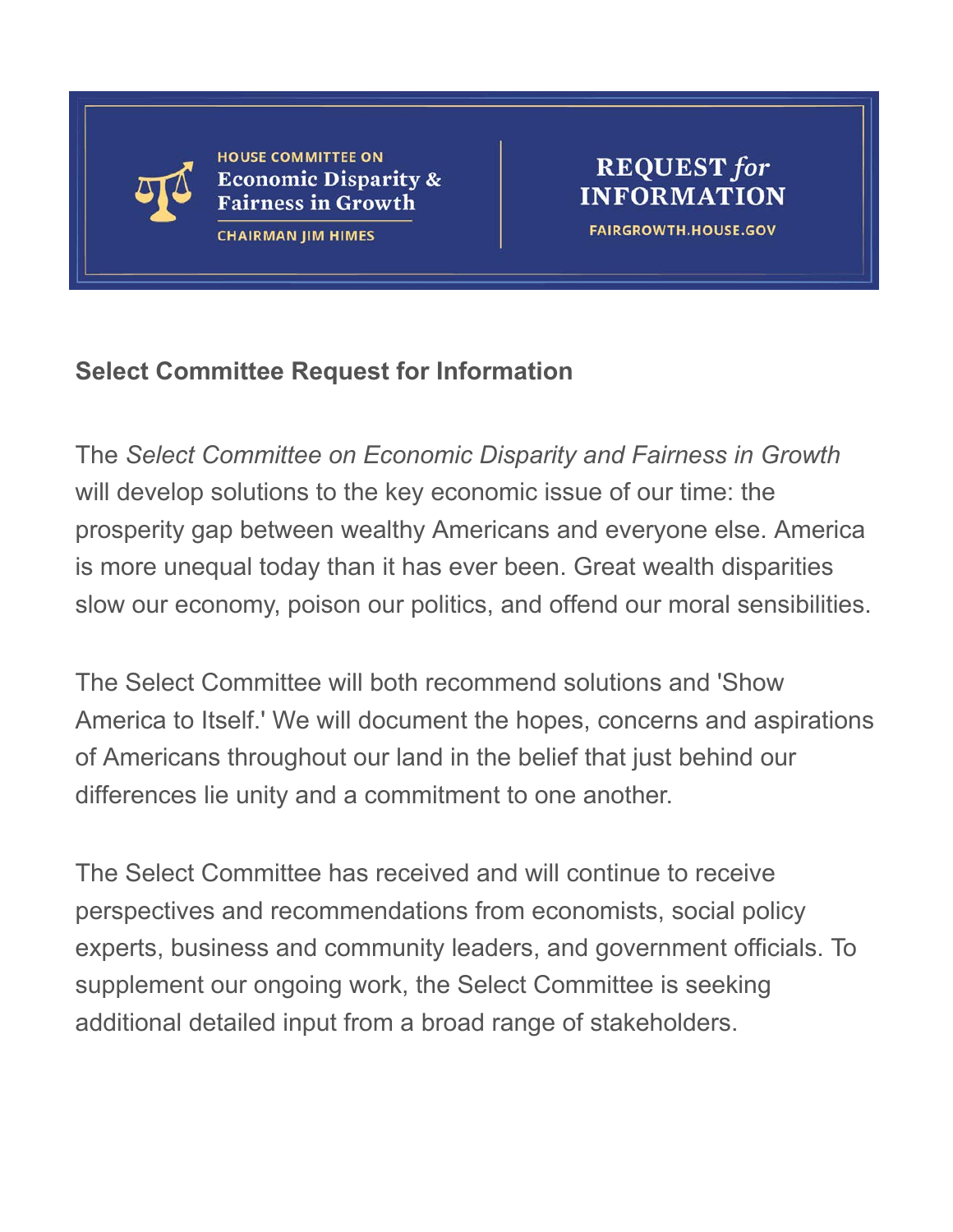**To inform the policy recommendations of the Select Committee, please provide responses to the questions below by February 15, 2022, by completing this Request for Information.** *This request is optional, and you need only reply to the questions that are relevant to your organization or expertise.(In the questions below, "you" refers to you as an individual or on behalf of your organization, to be indicated at the end of your submission).* 

*Please submit any additional materials as a Word document and PDF (provided at the end).*

### **Terms**

*The Select Committee may choose to publish your responses in whole or in part. Select Committee members, majority staff, and minority staff will receive your responses. All responses will become part of the permanent committee record in the National Archives.* 

*Please click "I agree" to continue.*

 $\bigcirc$  I agree  $\bigcirc$  I do not agree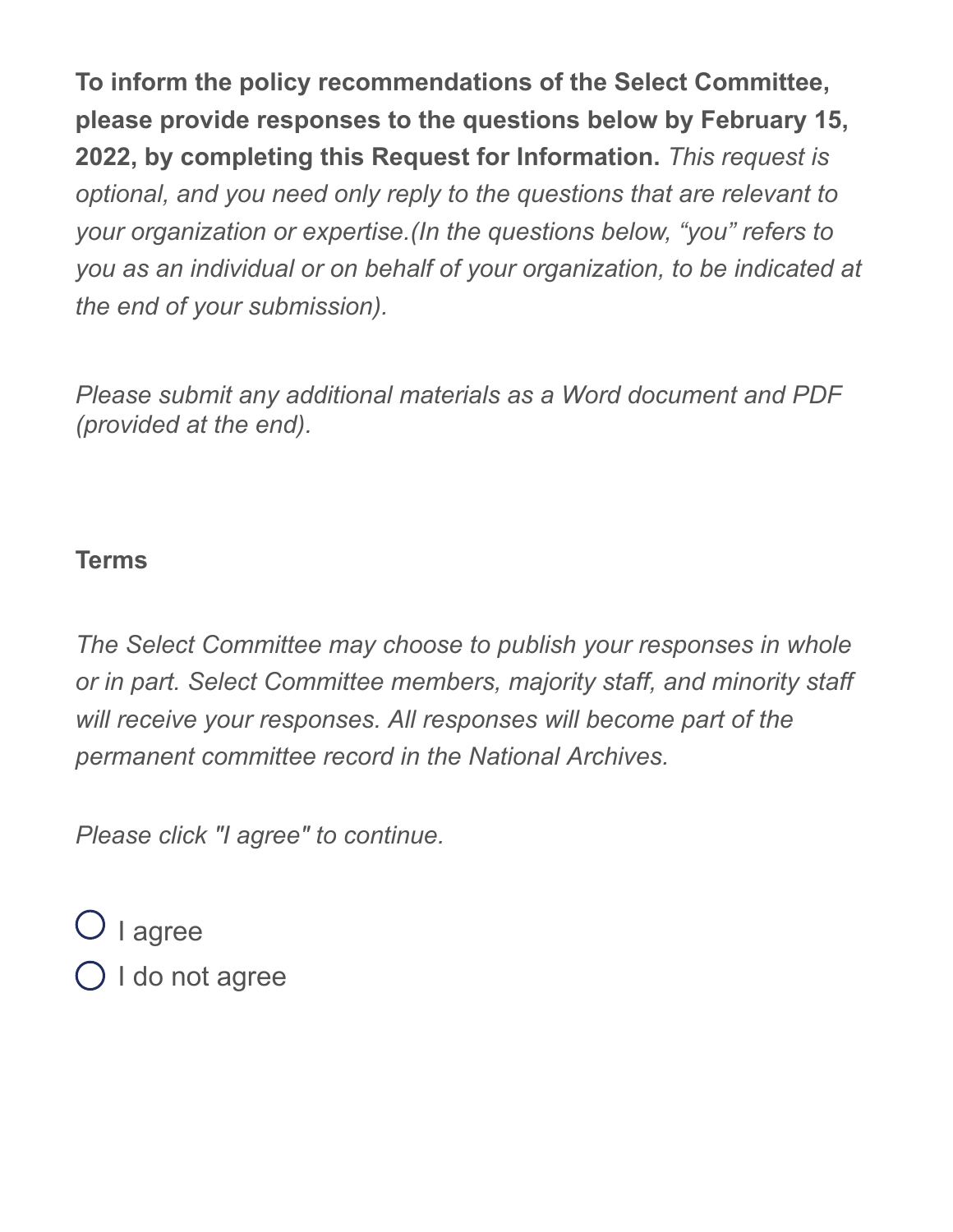## **Organization Information**

Are you completing this RFI on behalf of an institution or organization?



No

Institution or Organization Affiliation:

Type of organization (please select all that apply):

| <b>For-profit</b> |
|-------------------|
|-------------------|



- Federal Government
- State, Local, or Tribal Government
- Faith-Based Organization
- Academic Institution
- Private Philanthropy
- Think Tank
- Advocacy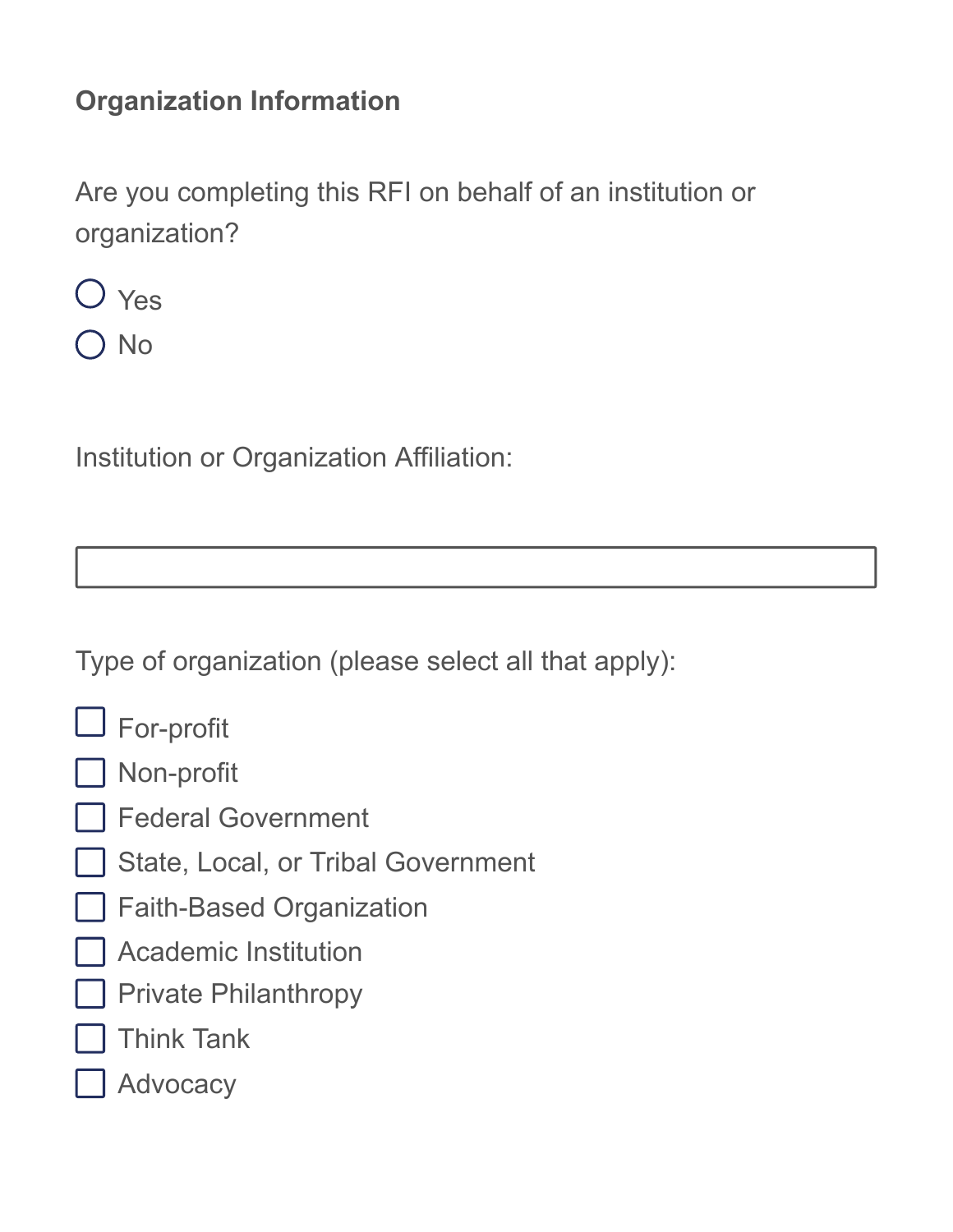My institution or organization operates across two or more states.

Yes No

Postal code of organization or organization's headquarters if you operate across multiple states:

Name and title (if applicable) of the primary point of contact for the response:

Email address for the primary point of contact:

Phone number for the primary point of contact:

*Submissions without a valid email will be discarded. By sharing your email address, you will receive correspondence from the Select Committee.*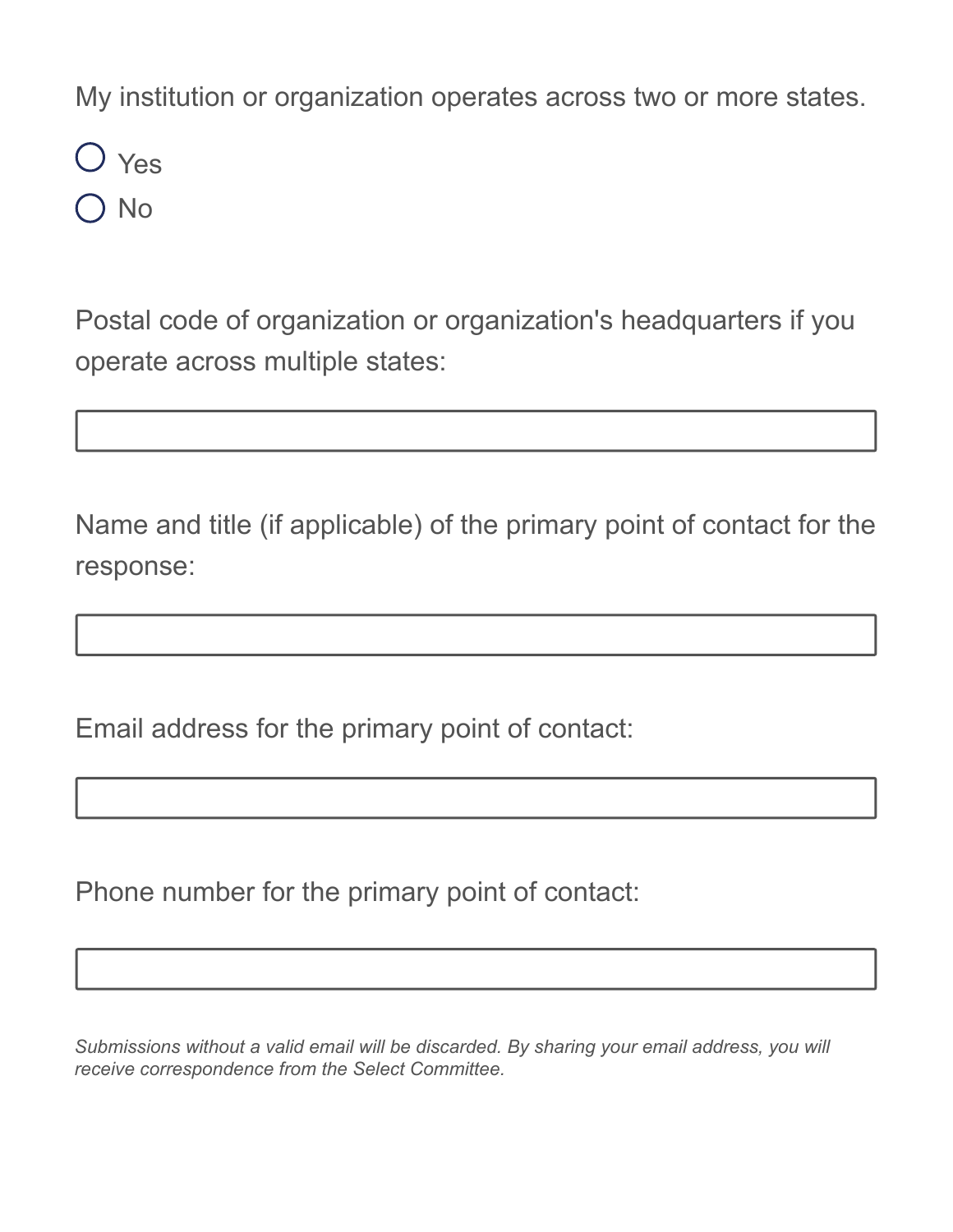## **Question 1**

Question 1. What programs or policies has your organization created or implemented that help create good-paying jobs, increase overall worker compensation, help Americans create and save wealth, or address longstanding economic inequities among historically disenfranchised Americans?

Examples could include providing affordable child care to working parents; enrolling employees in lifelong learning courses to improve productivity; offering financial education courses or providing highmatching retirement savings accounts; or creating programs to support employees or customers who have historically experienced discrimination, like communities of color.

If you have other short or long term strategic approaches to remedy economic disparity, feel free to share that as well.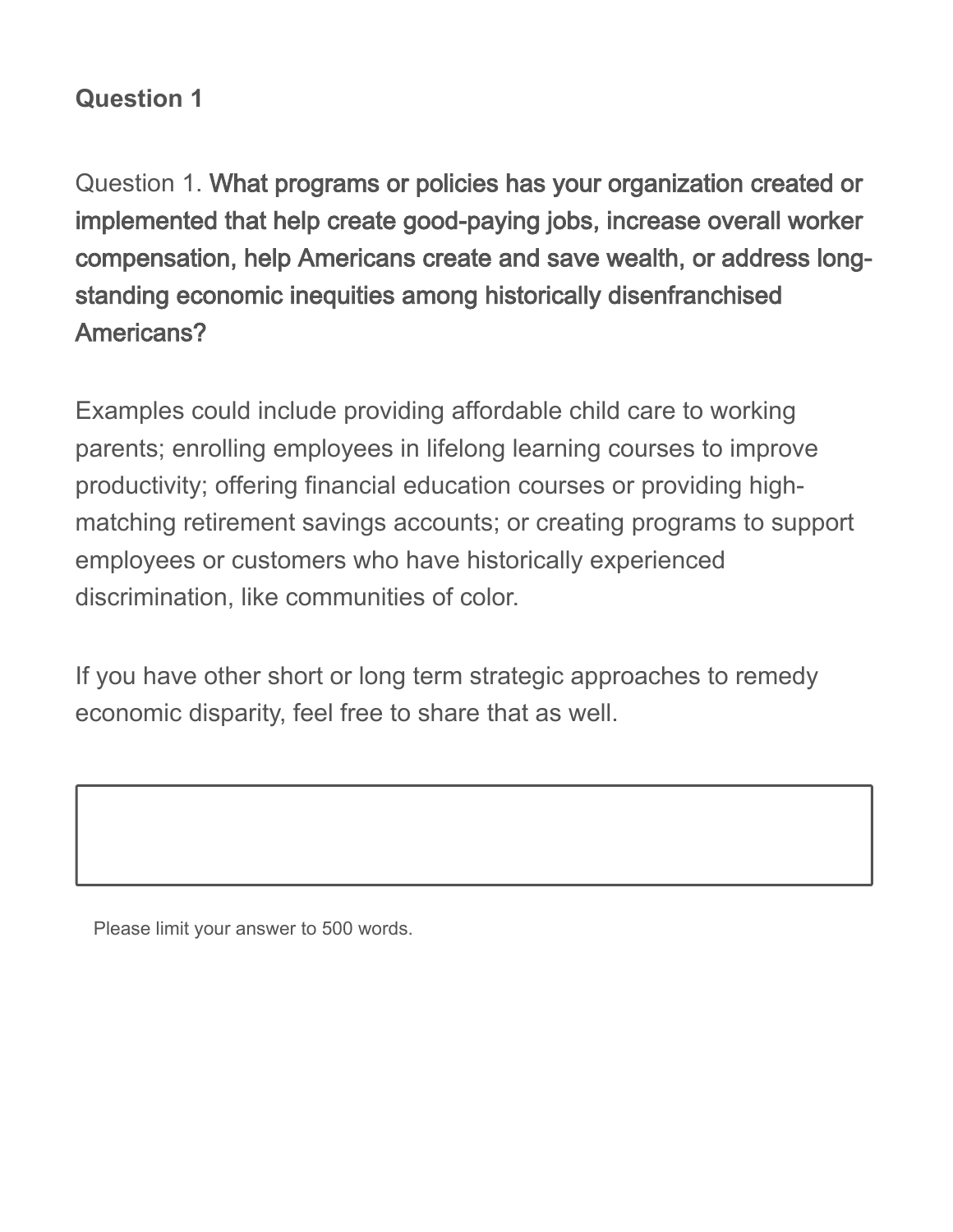### **Questions 2-8**

The following questions highlight policy areas the Select Committee has identified that could help remedy economic disparity; please identify which policy areas you would like to share your perspective on or possible solutions for, and identify what role the federal government, state and local governments, the private sector, and/or the nonprofit sector could play or partner to play in addressing the policy area.

Provide feedback for as many or as few policy areas as you would like.

Question 2. **Higher Education and Job Training Policy: How can the federal government (or other entities) support higher education and worker training/retraining programs to have the necessary skills to compete and earn a good wage?**

Examples of this policy area include free community college, enhanced affordability of four-year colleges, Minority Serving Institutions (MSIs)/ Historically Black Colleges and Universities (HBCUs), career and technical education certifications, registered apprenticeship programs, reskilling displaced workers, transitioning workers more generally (to new occupations/industries), reauthorization of the Workforce Innovation and Opportunity Act (WIOA).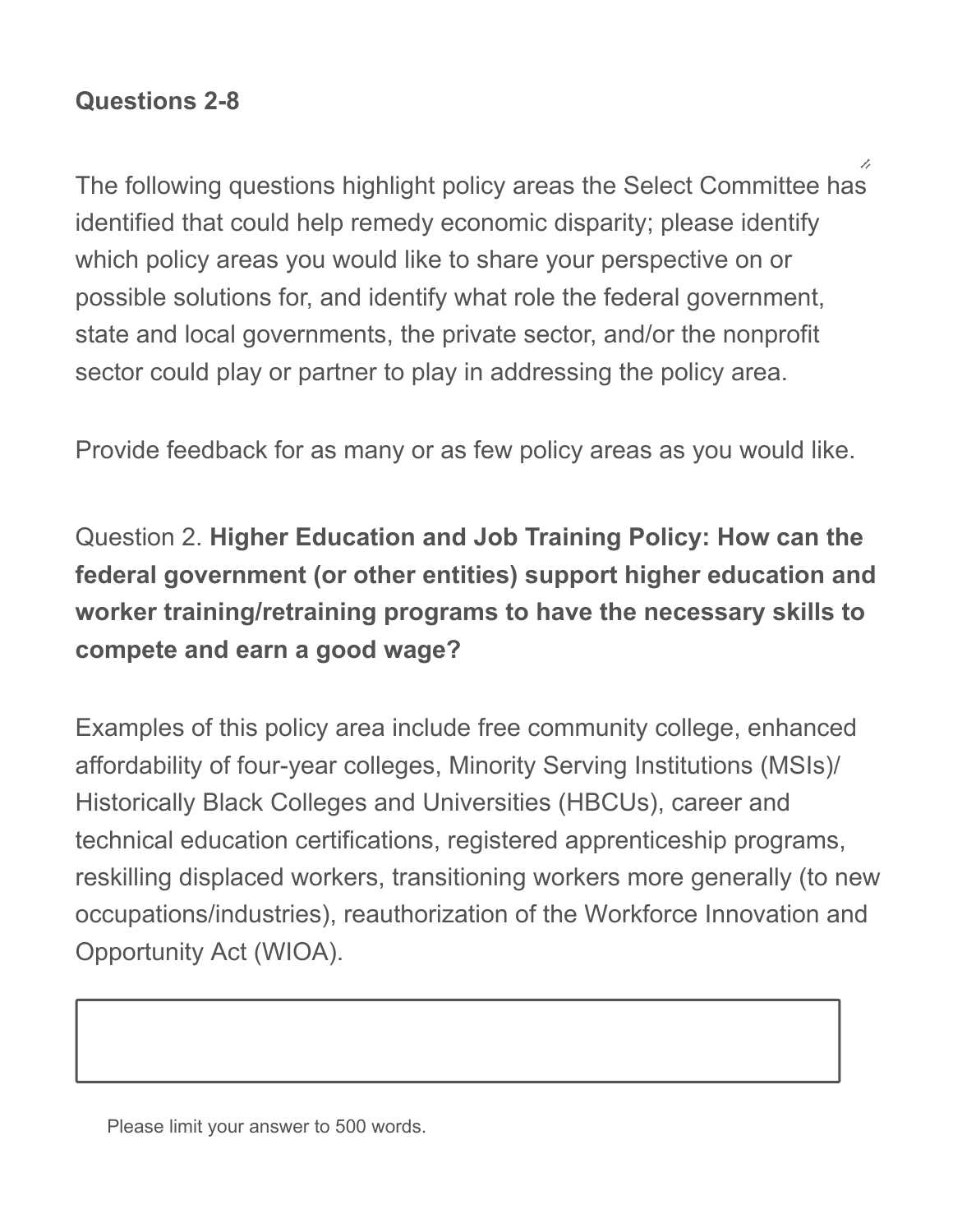Question 3. **Small Business, Entrepreneurship, and Innovation Policy: How can the federal government (or other entities) support innovation and entrepreneurship, particularly for small businesses and women-owned/minority-owned businesses, through better access to credit, capital and training?** 

Examples of this policy area include enhanced access to capital and banking, technical assistance, promotion and support of new and existing small businesses (especially minority-and female-owned ones) (8(A), Hub Zones and Community Reinvestment Act (CRA)). 7,

Please limit your answer to 500 words.

# Question 4. **Child and Family Policy: How can people receive better support when starting a family or caring for their family, especially in terms of workforce participation?**

Examples of this policy area include early childhood education, paid family leave and income support programs, tax policy (child tax credit, earned income tax credit), support for care economy.

/,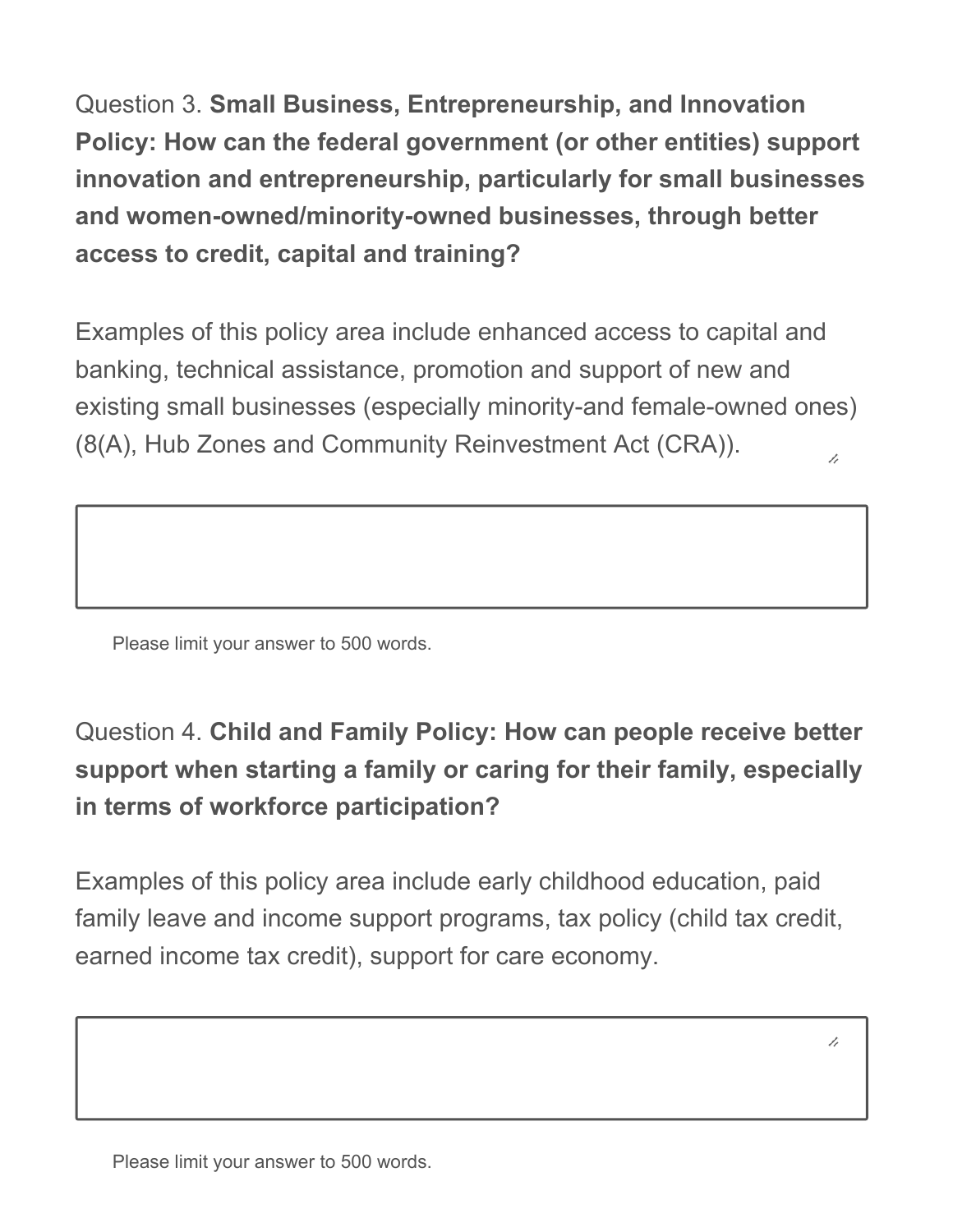Question 5. **Labor Market Policy: How can the federal government (or other entities) support increased pay for workers and prevent discrimination in the workplace?**  7,

Examples of this policy area include the minimum wage; addressing race and gender wage disparities, employment benefit systems and alternative work arrangements ("gig work"), worker bargaining power/ unionization.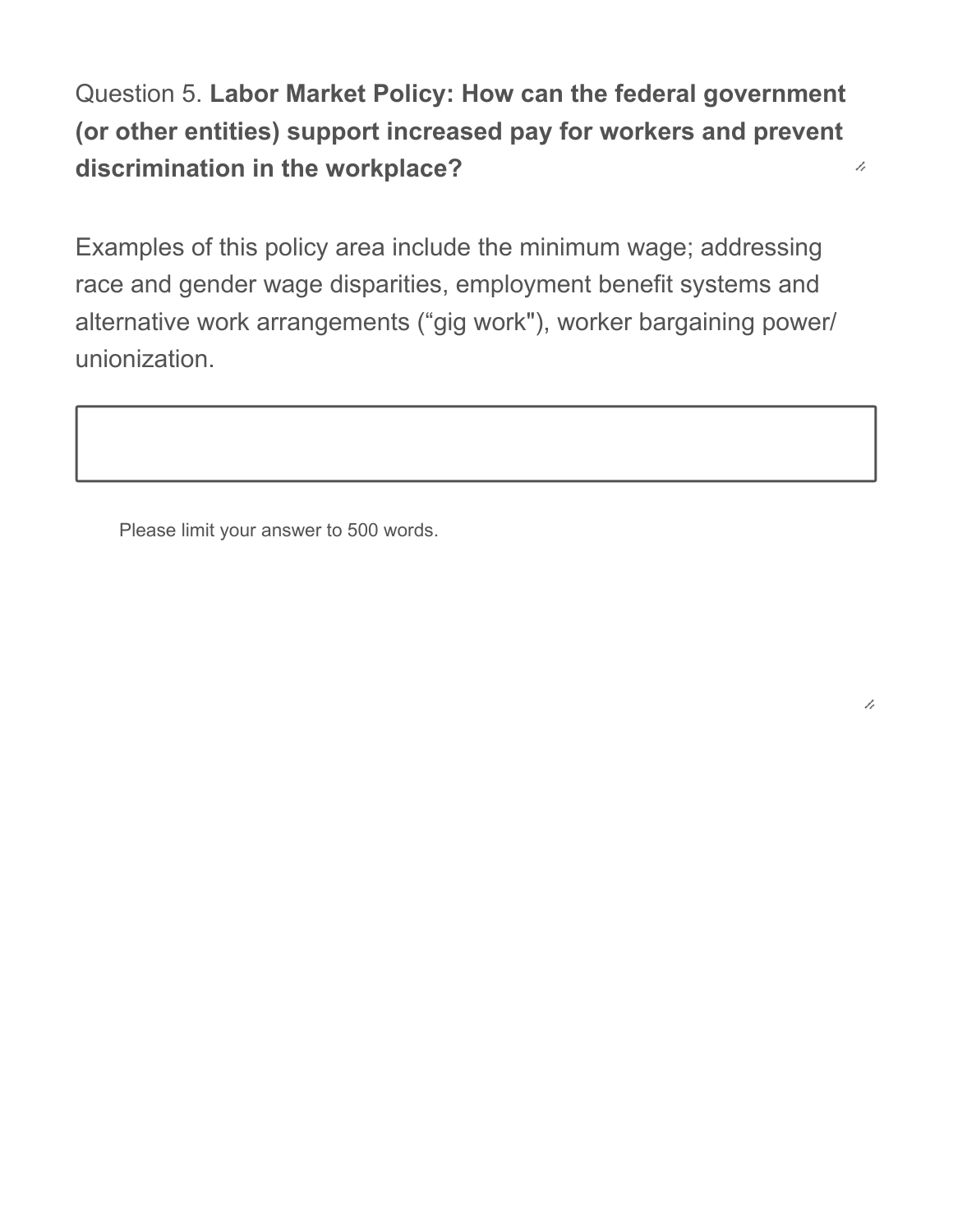Question 6. **Infrastructure and Energy/Climate Policy: How can the federal government (or other entities) support investment in critical infrastructure to support businesses, workers, and education?**

Examples of this policy area include targeted investments in physical infrastructure to support equitable and environmentally sustainable economic growth, including access to broadband, transportation to increase mobility and access to jobs, renewable energy, and climate adaptation projects.

Please limit your answer to 500 words.

### Question 7. **Housing Policy: How can the federal government (or other entities) support access to affordable housing, whether renting or owning?**

Examples of this policy area include affordable housing rental and ownership programs and solutions to civilian and veteran homelessness.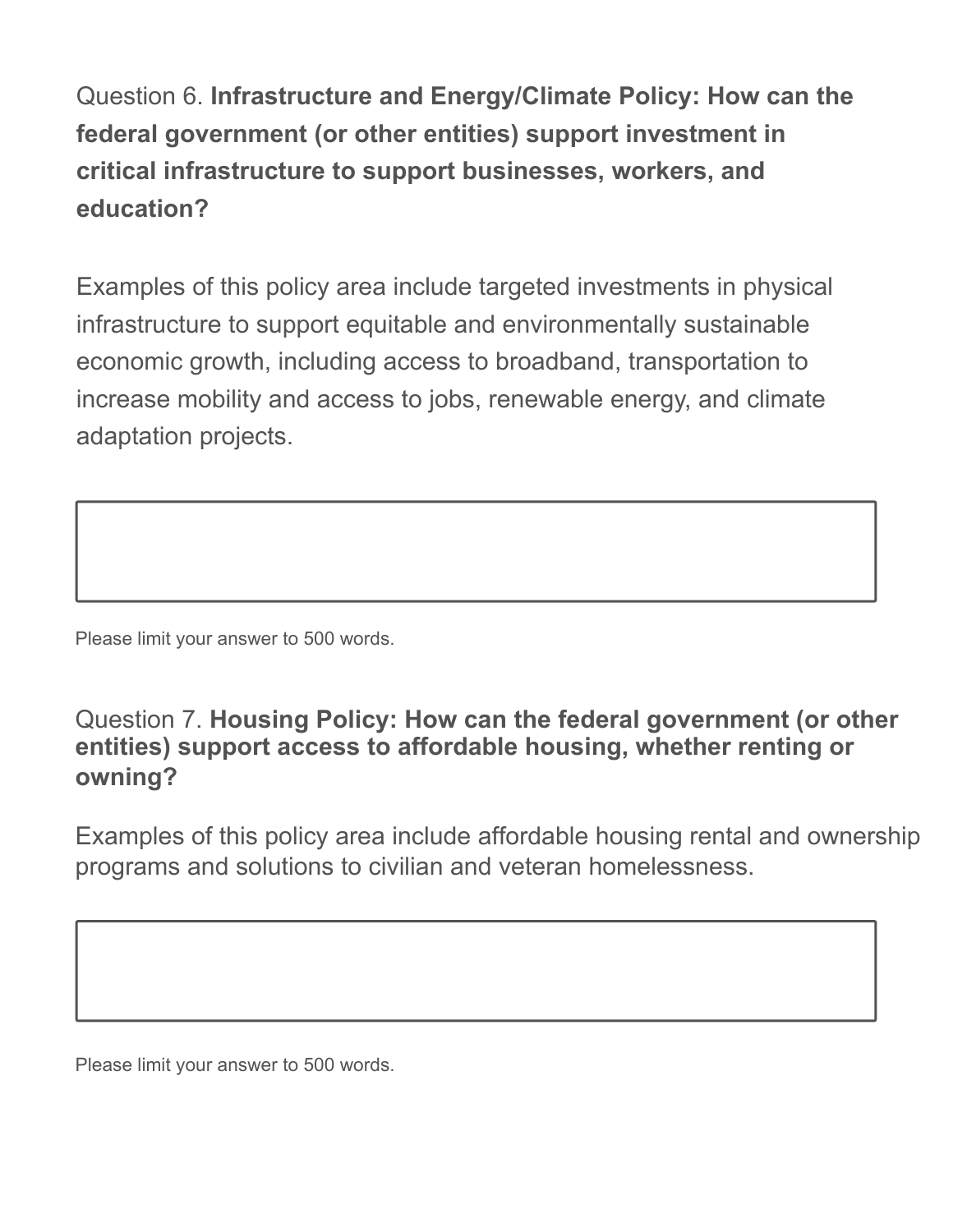Question 8. **Fiscal Policy: How should the federal tax code be adjusted to incentivize fair growth, remediate economic disparity and/or raise the revenues sufficient to fund programs described above?**

Examples in this policy area include tax treatment of capital vs. labor income, innovating government finance mechanisms, reducing inefficient and inequitable "tax expenditures," raising more revenue to pay for public investments, and tapping the tax-and-transfer system to adjust the distribution of economic well-being where proactive policies fall short.

h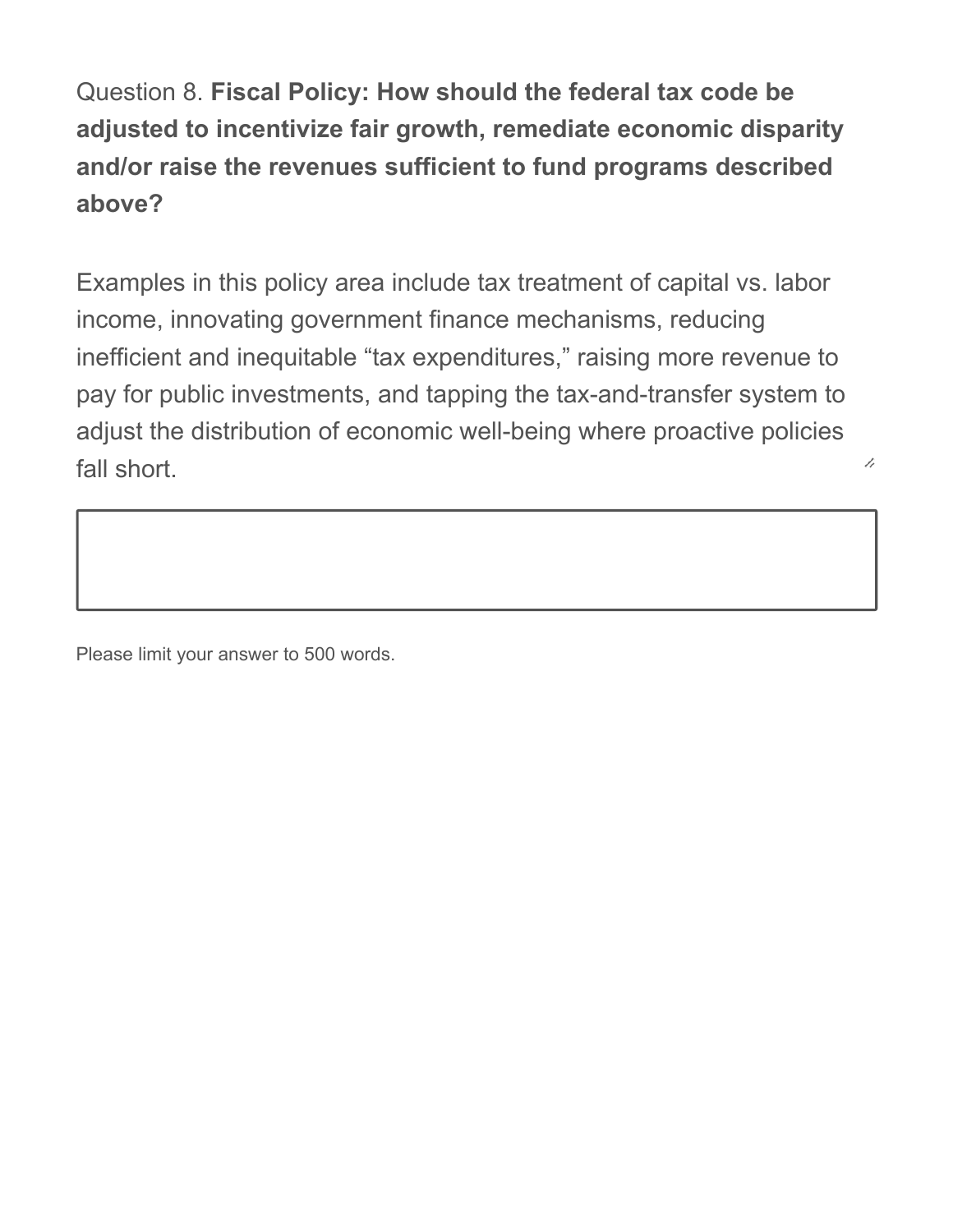### **Overall Mission and Scope of the Select Committee**

We believe the solution to helping more people live the American Dream requires everyone to do their part, either on their own or in partnership with others. Where relevant to you and your organization, please answer the questions below regarding who can do what with who else:

Question 9. What is the most important thing the federal government can do to improve the likelihood you and your organization will broadly prosper economically?

Please limit your answer to 500 words.

7,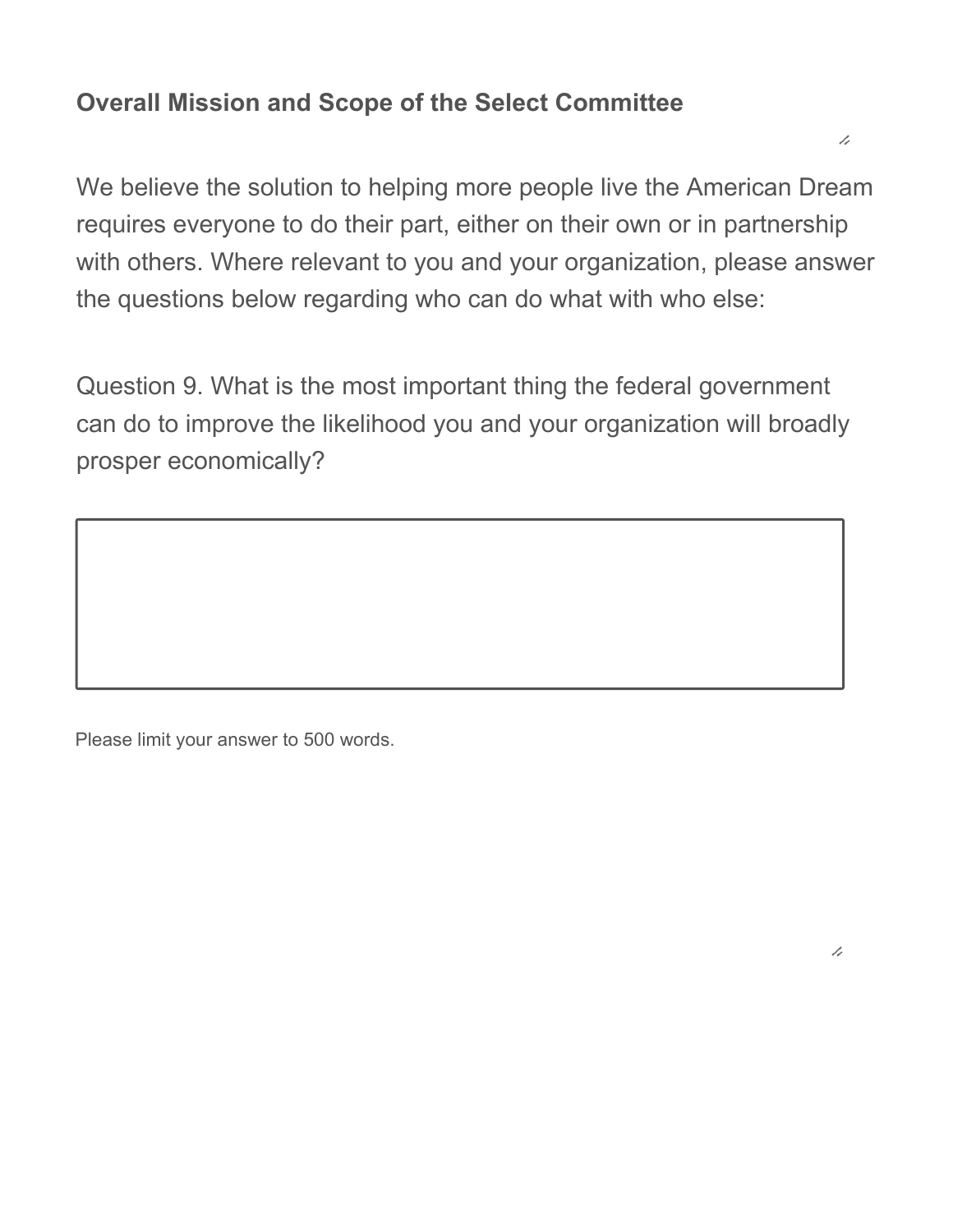Question 10. What are the most important things state and local governments can do?

Please limit your answer to 500 words.

Question 11. What successful partnerships have you engaged in with philanthropic, community development, faith-based, or other non-profit organizations? How can the federal government support these partnerships?

Please limit your answer to 500 words.

Question 12. What successful partnerships with private-sector entities have you pursued to support economic prosperity? How can the federal government support these partnerships?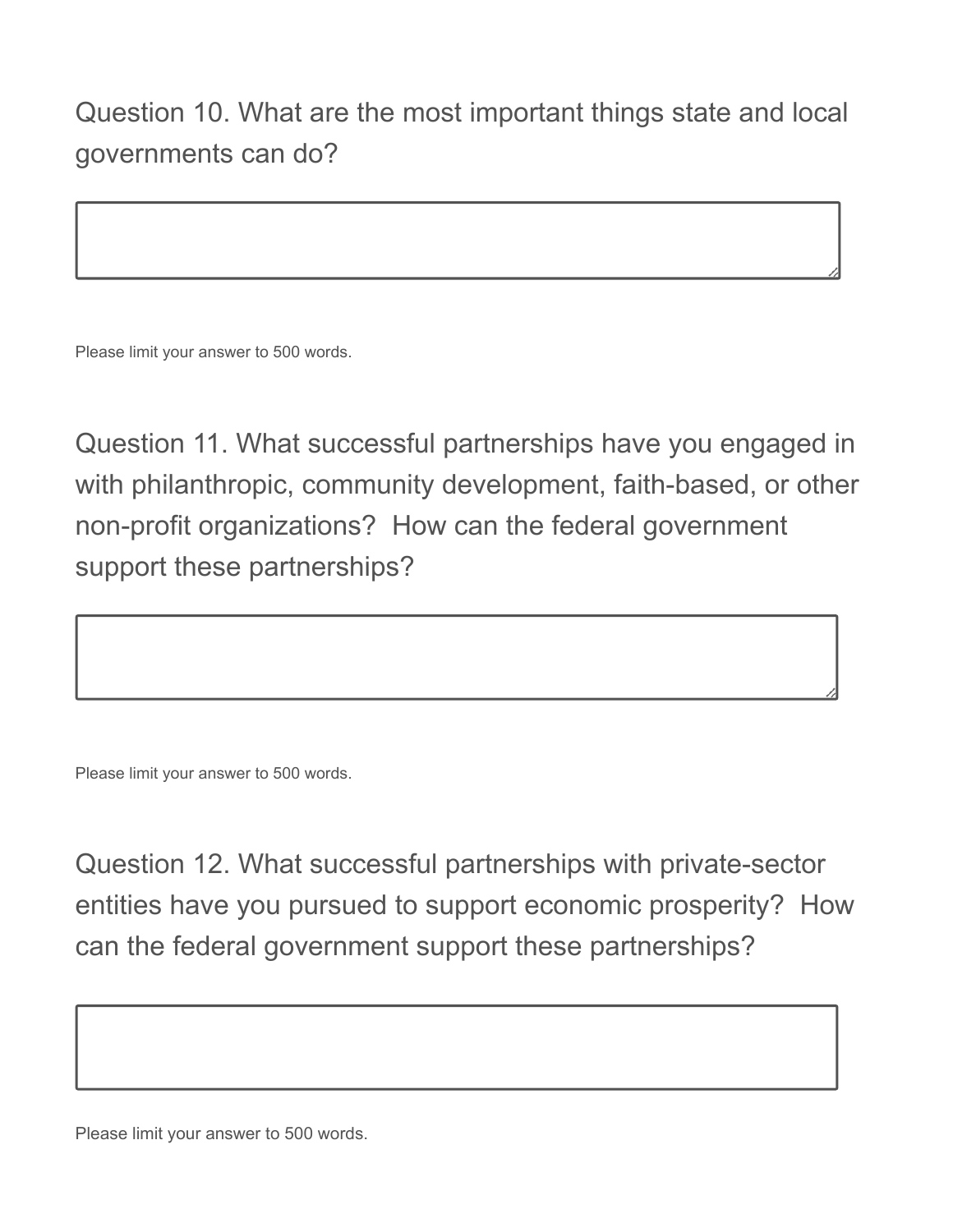Question 13. What successful partnerships have you engaged in with federal, state, local, municipal and tribal governments? How can the federal government support these partnerships?

Please limit your answer to 500 words.

## **The Select Committee's Report**

Question 14. While the Select Committee conducts its work in the coming year, we will issue intermittent reports on what we learn before producing our final written report. 7,

In your opinion, what would be the most effective way for you and your stakeholders to stay engaged in our process and to hear about the Select Committee's findings and recommendations?